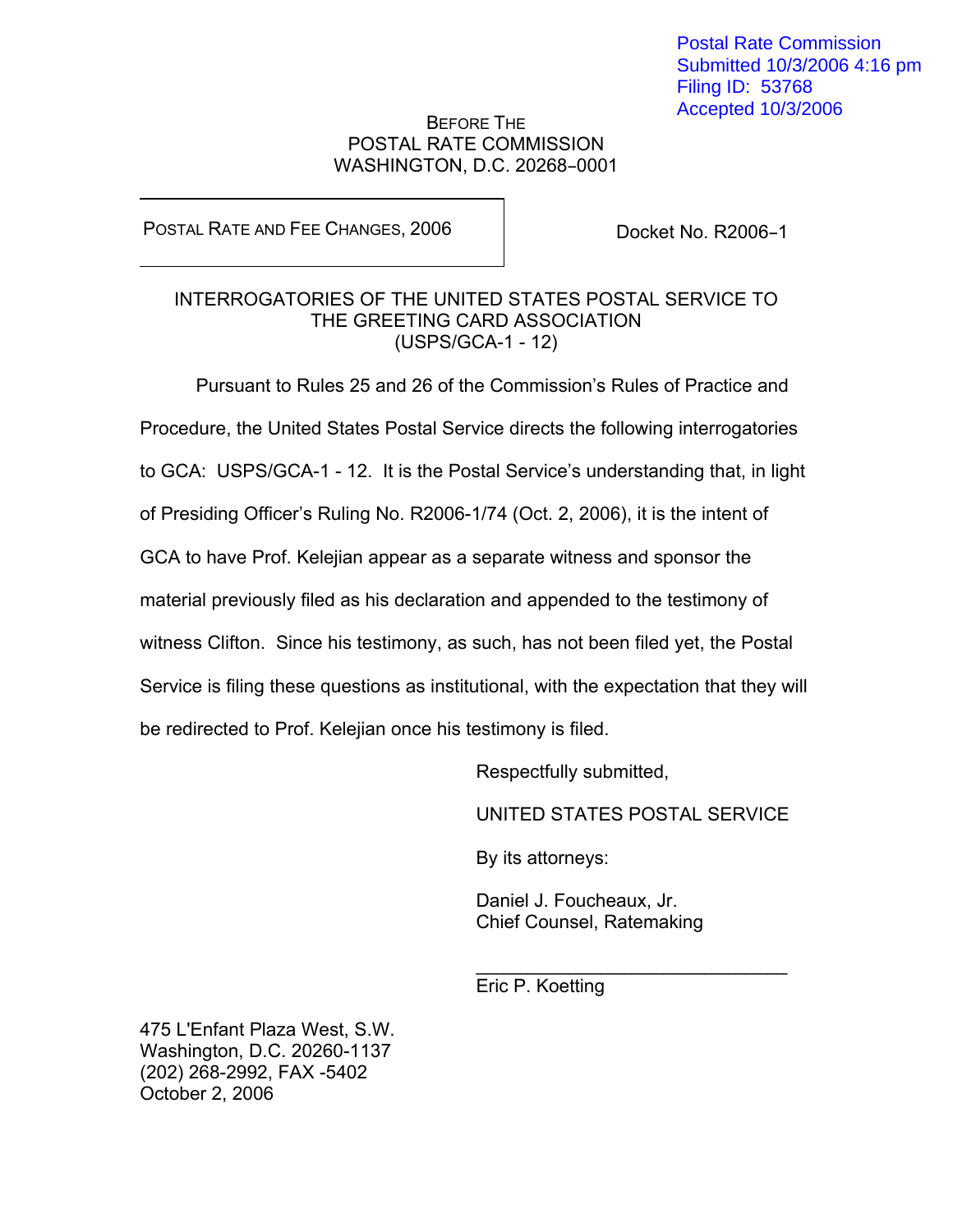USPS/GCA-1. Please provide a list of all organizations for whom Prof. Kelejian has had occasion to estimate empirical econometric equations. (Within that list, please specifically identify which occasions involved demand analysis and the empirical estimation of price elasticities.) Please provide a description of the econometric techniques which he employed on these occasions.

USPS/GCA-2. If any of the following cannot be confirmed, please explain fully. On page 2 of the document originally filed as Appendix C to GCA-T-1, witness Thress's model is described as follows:

 $Ln(V) = a + b(X^{\lambda}) + ...$ 

The "Box-Cox Model" is described as follows:

$$
Ln(V) = a' + b'[ (X^{\lambda} - 1) / \lambda] + ...
$$

a. Please confirm that the "Box-Cox Model" above could be re-written as follows:

$$
Ln(V) = a' + (b'/\lambda)(X^{\lambda}) - (b'/\lambda) + ...
$$

b. Please confirm that the equation in a. could be re-written as follows:

$$
Ln(V) = a + b(X^{\lambda}) + ...
$$

Where 
$$
a = a' - (b'/\lambda)
$$
 and  $b = (b'/\lambda)$ 

c. Please confirm that rewriting the equations in this manner shows that the statement on page 2 that "the transformation that Thress used in formulating the internet variable was not the Box-Cox transform" is not correct.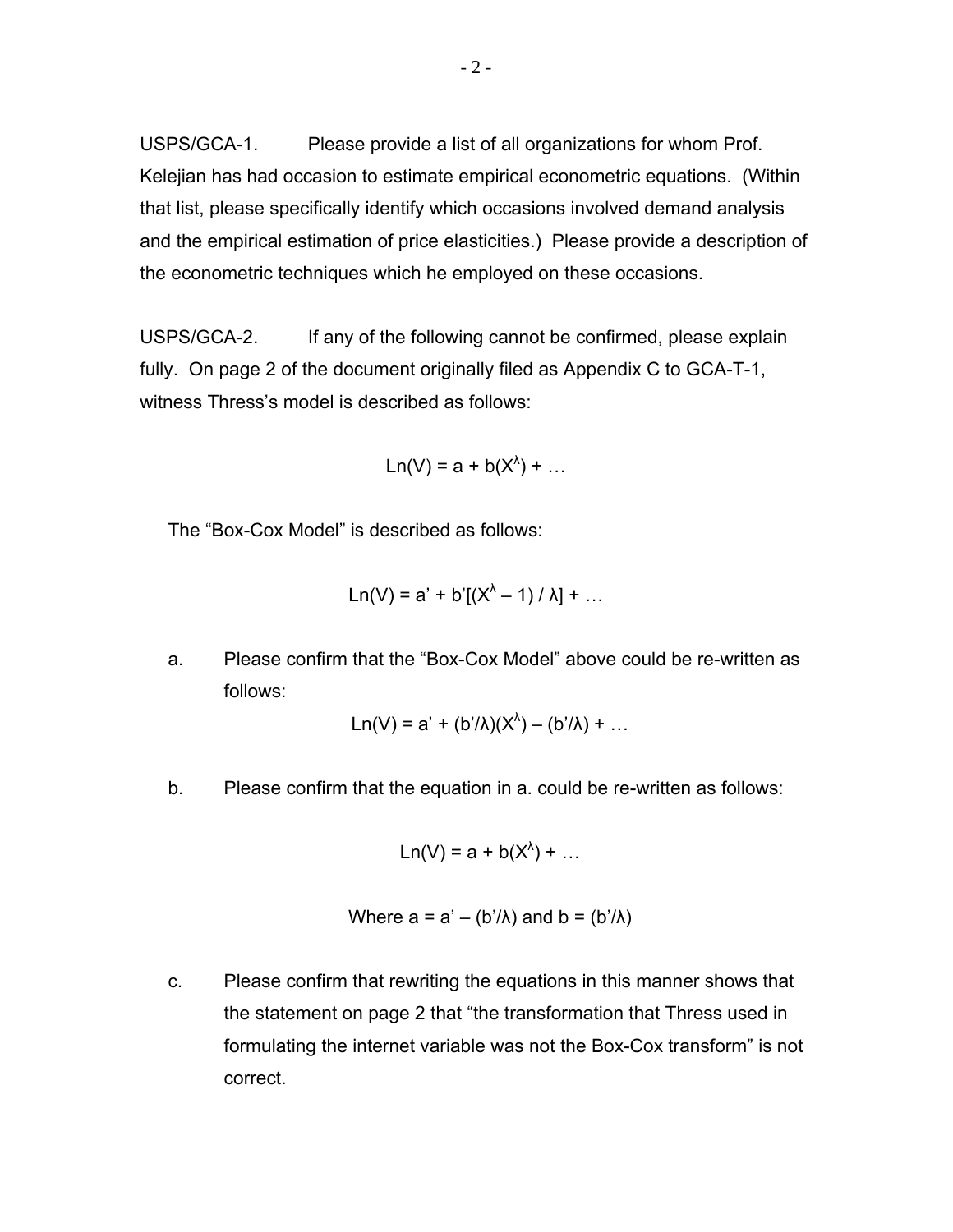USPS/GCA-3. Suppose that one believed that the true model for the demand for First-Class single-piece letters was equation (2) hypothesized by Dr. Clifton at line 3 of page 18 of his testimony (GCA-T-1) in this case:

(2)  $log(Q) = a - b log(P) + b_2 log(P_2)$ 

Suppose further that the true value of  $log(P_2)$  was not known.

- a. Would it be appropriate in this case to attempt to find some variable, call it z, to serve as a proxy for  $log(P_2)$  within equation (2)? If not, why not?
- b. Suppose that there was some variable, X, and some constant, y, such that  $X<sup>y</sup>$  appeared to be very highly correlated with log( $P<sub>2</sub>$ ). Would it be appropriate in this case to substitute  $X<sup>y</sup>$  into equation (2) as a proxy for  $log(P_2)$ ? If not, why not?
- c. If  $X^y$  as described in part b. were used instead of log( $P_2$ ) in equation (2), would the estimated value of b be biased? If so, please provide the precise mathematical formulation for the expected value of b expressed as a function of the true value of b?
- d. If  $X$  (not raised to the power y) as described in part b. were used instead of  $log(P_2)$  in equation (2), would the estimated value of b be biased? If so, please provide the precise mathematical formulation for the expected value of b expressed as a function of the true value of b?

USPS/GCA-4. On page 4 of the document originally filed as Appendix C to GCA-T-1, Prof. Kelejian challenges witness Thress's assertion that "Holding all other factors constant, the total volume leaving First-Class single-piece mail due solely to changes in worksharing discounts should be exactly equal to the volume entering First-Class workshared mail." Specifically, he argues that "the statement relating to these equal but opposite volume flows between First-Class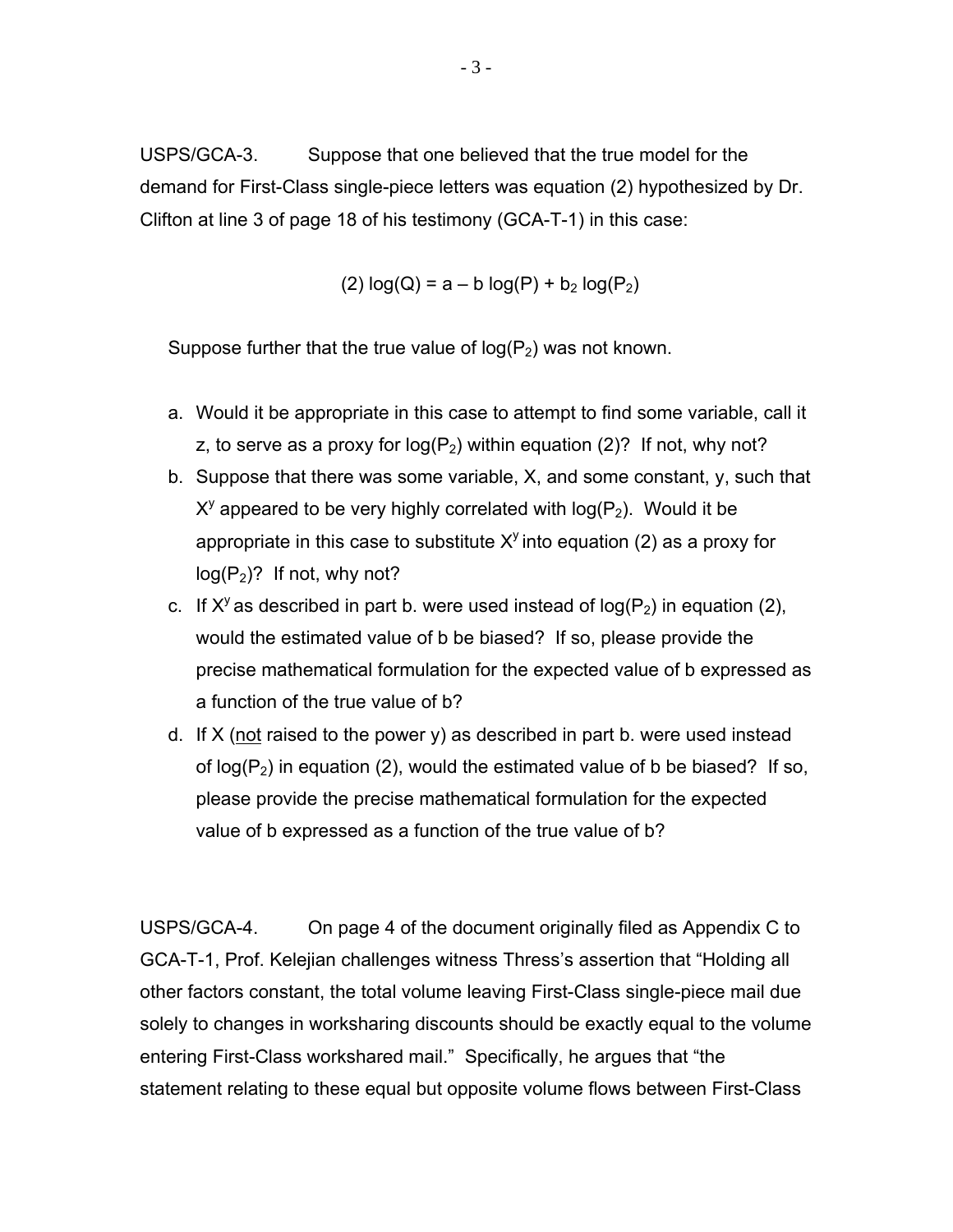single-piece mail and First-Class workshare mail rests on an assumption that there are no spill-over effects with respect to any other forms of mail!"

- a. If "spill-over effects with respect to any other forms of mail" were considered to be one of the "other factors" which witness Thress assumes to be held constant, would witness Thress's assertion be true? If not, why not?
- b. Is it believed that witness Thress has failed to properly account for "spill-over effects" between First-Class and Standard Mail?
- c. If the answer to b. is affirmative, please explain the answer, considering that witness Thress explicitly includes the average price difference between First-Class workshared letters and Standard Regular mail in his demand equation specification for First-Class workshared letters.
- d. If the answer to b. is negative, is there any practical value to the assertion that "the statement relating to these equal but opposite volume flows between First-Class single-piece mail and First-Class workshare mail rests on an assumption that there are no spill-over effects with respect to any other forms of mail!"? If so, please explain.
- USPS/GCA-5. a. On page 7 of the document originally filed as Appendix C to GCA-T-1, Prof. Kelejian suggests that witness Thress should have replaced the term  $[Ln(d_{ws}) / (V_{ws} / V_{so})]$  (called "z" by you) with a fitted value  $\zeta$ . He goes on to assert that "[i]t should be clear that  $\zeta \neq 0$  $[Ln(d_{ws}) / (V'_{ws} / V'_{sp})]$ . Please explain why  $[Ln(d_{ws}) / (V'_{ws} / V'_{sp})]$ , as estimated by witness Thress would not represent a satisfactory instrumental variable.
	- b. Again, on page 7 of the document originally filed as Appendix C to GCA-T-1, Prof. Kelejian states that "[i]f the variable  $z = [Ln(d_{ws}) / (V_{ws} / V_{sp})] ...$  is replaced by a variable such as  $[Ln(d_{ws}) / \hat{w}]$ , the resulting parameter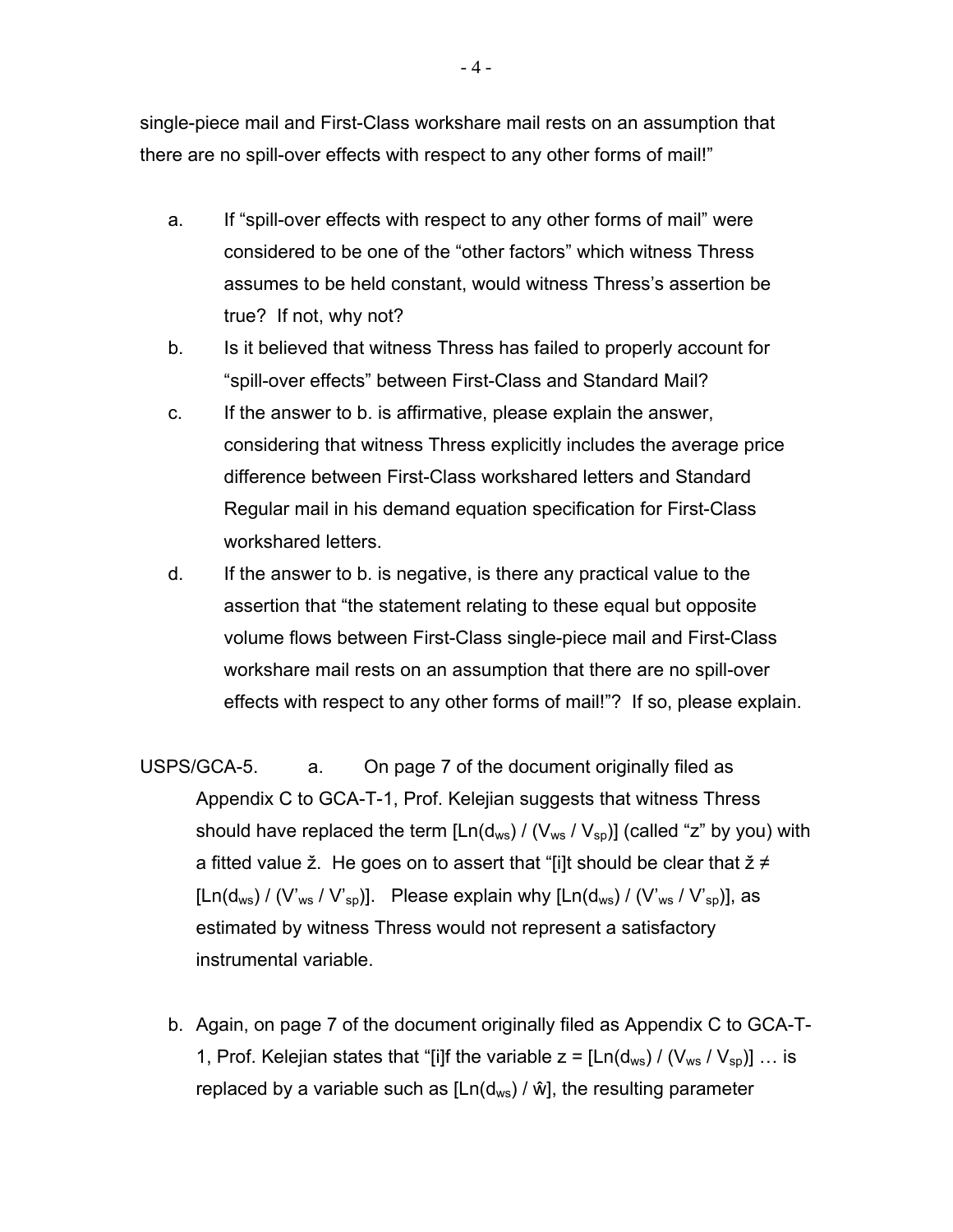estimates will not be consistent, i.e., on an intuitive level, there would be biases."

 Please explain precisely why this substitution of ŵ within witness Thress's demand equation will produce biased elasticity estimates. Please provide the precise mathematical formulation for the expected values of witness Thress's elasticity estimates relative to their actual values, given witness Thress's use of  $[Ln(d_{ws}) / \hat{w}]$  as an instrumental variable for  $[Ln(d_{ws}) / (V_{ws})]$  $V_{sp}$ ] in this case.

 c. What is the precise specification which is recommend be used by witness Thress to estimate the elasticity with respect to the average worksharing discount in his First-Class workshared letters equation?

USPS/GCA-6. At the bottom of page 7 of the document originally filed as Appendix C to GCA-T-1, Prof. Kelejian states that witness Thress "implicitly assumed that the error terms in the First Class single piece and worksharing equations are uncorrelated." At the top of page 8 of that document, he suggests that this assumption "may not be reasonable."

- a. Is there any specific basis for questioning the reasonableness of this assumption? Please provide all mathematical or statistical evidence that was used to form this basis.
- b. Please confirm that the correlation between the regression residuals for First-Class single-piece letters and First-Class workshared letters calculated by witness Thress in this case, which are presented in Library Reference LR-L-64, sponsored by witness Thress, is equal to −0.056 over the sample period for which both sets of residuals exist.
- c. In general, would two variables which exhibit a correlation of -0.056 be considered to be "uncorrelated"? If not, why not.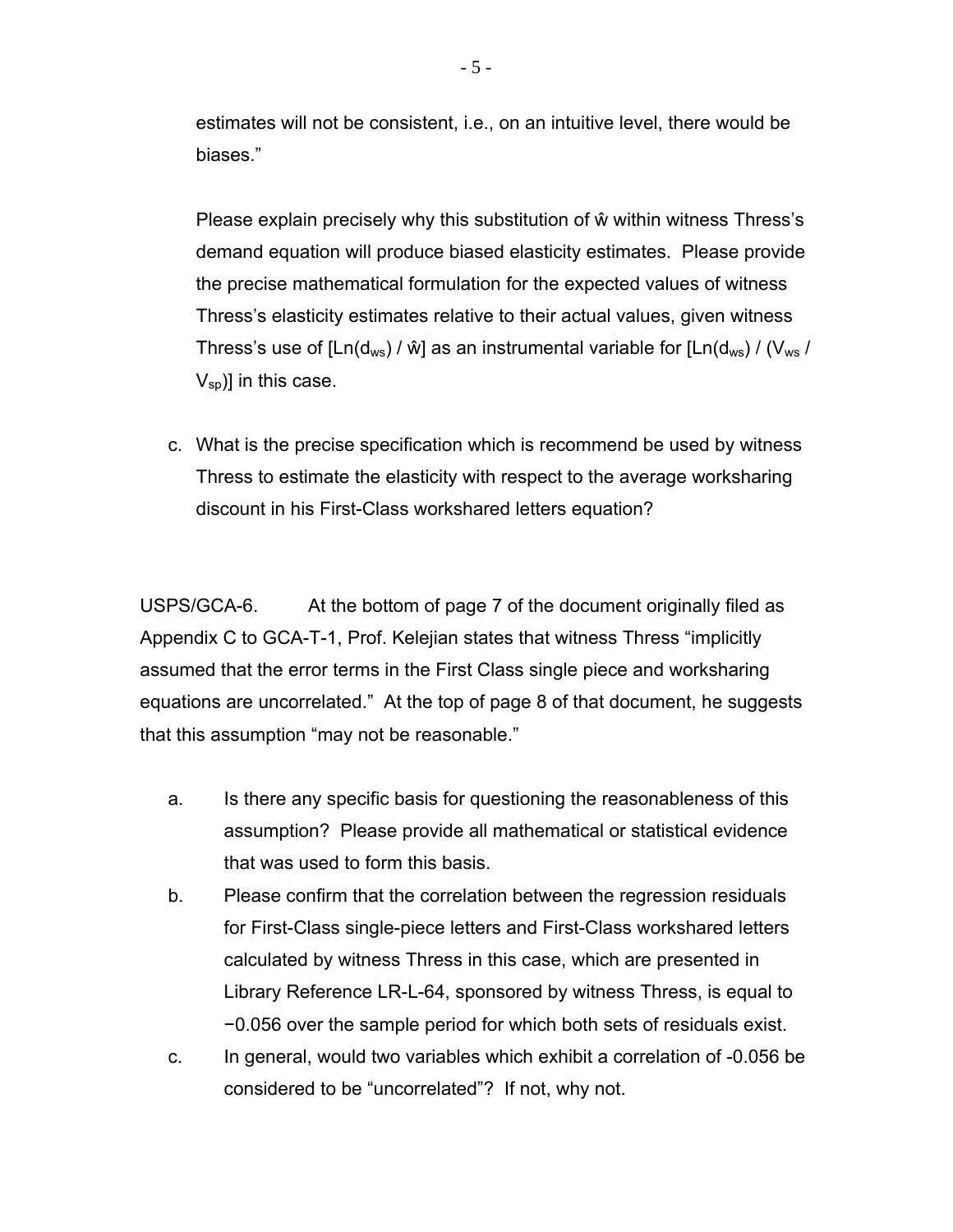USPS/GCA-7. On page 9 in the document originally filed as Appendix C to GCA-T-1, Prof. Kelejian states that "model selection via a minimization of a mean squared error … could very well lead to an incorrect model."

- a. He cites, as one example of how a mean-squared error criterion could "lead to incorrect results", "the case in which the various models considered have different numbers of parameters." Please explain why a mean-squared error criterion could lead to incorrect results when comparing two equations with different numbers of parameters.
- b. He cites, as another example of how a mean-squared error criterion could "lead to incorrect results", "the case in which a variety of complicated estimation procedures are considered."
	- (i) What specific "complicated estimation procedures" are you referring to with respect to witness Thress's First-Class single-piece letters equation?
	- (ii) Please explain why a mean-squared error criterion could lead to incorrect results when comparing two equations which are estimated using "complicated estimation procedures."
- c. In discussing alternatives to a mean-squared error selection criterion, William Greene, in the third edition of his Econometric Analysis (1997), says the following on 401: "Although intuitively appealing, these measures are a bit unorthodox in that they have no firm basis in theory."

In the document originally filed as Appendix C to GCA-T-1, at page 1, Prof. Kelejian criticizes witness Thress because "some rather intuitive procedures were used that have no formal basis. This lack of a formal basis is important and not just a concern raised by an 'ivory-tower' academic."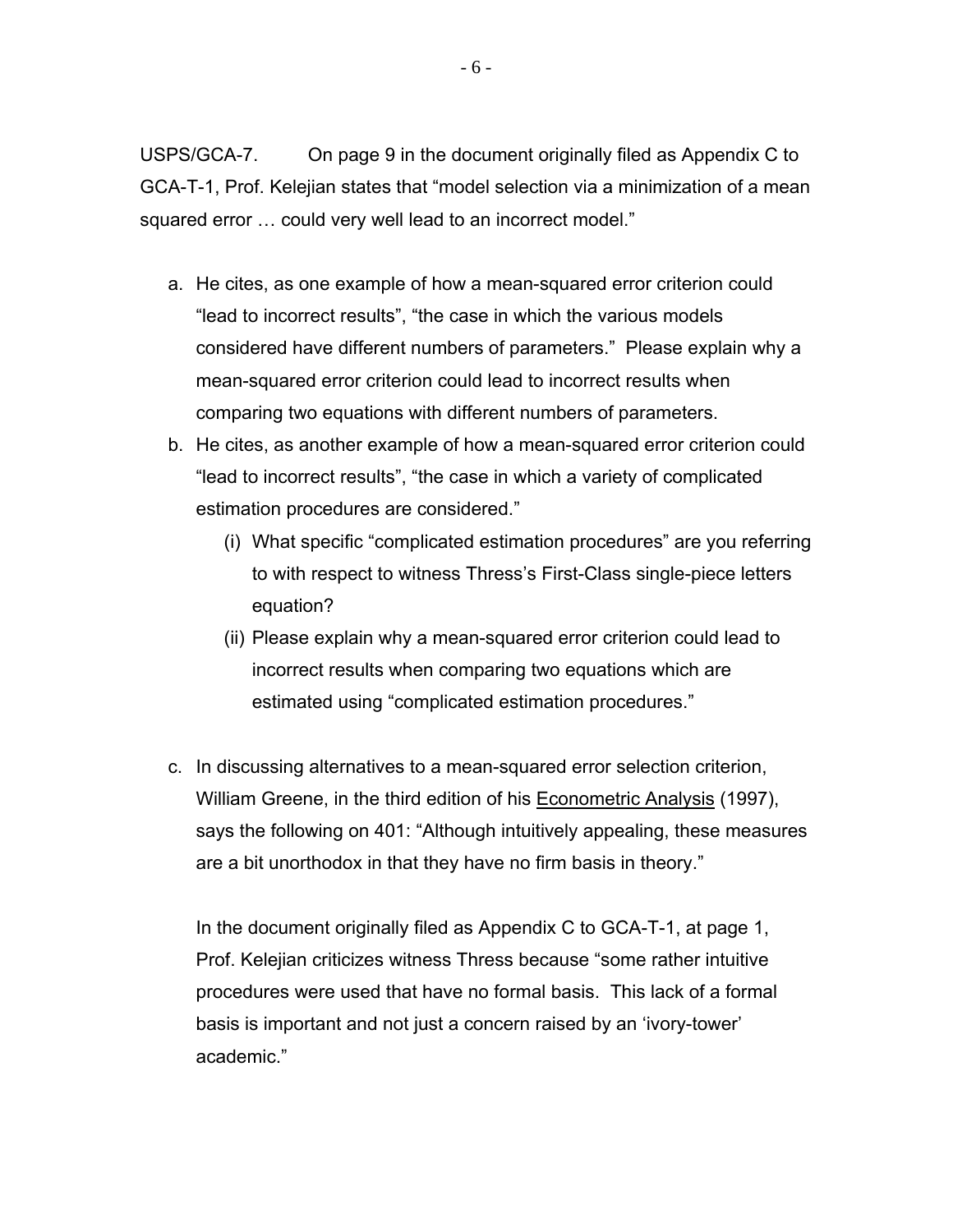Please confirm, therefore, that the "lack of a formal basis" for these alternative model selection criteria is a serious problem, and that Prof. Kelejian's statement argues strongly in support of a mean-squared error selection criterion, since the mean-squared error selection criterion has a "firm basis in theory". If not confirmed, please explain.

USPS/GCA-8. On page 9 of the document originally filed as Appendix C to GCA-T-1, Prof. Kelejian states that, in order for a model selection procedure to be valid "the complete set of models that are being considered … must include the correct model." Please confirm that, as a practical matter, it is never possible to know the "correct model" in any empirical econometric work. If not confirmed, please explain fully.

USPS/GCA-9. Based on the selection criteria of his choosing, which of the First-Class single-piece letters models presented by witness Thress in LR-L-65 would Prof. Kelejian choose? If the choice is different from the model used by witness Thress in this case, please explain the basis for the choice and describe the ways in which the chosen model is superior to the model used by witness Thress.

USPS/GCA-10. Dr. Harry Kelejian, in the document originally filed as Appendix C to GCA-T-1, says the following with respect to witness Thress's estimate of the Box-Cox coefficient, λ.

> "The implication of this statement is that  $\lambda$  was first estimated in a preliminary step which was which was prior to full model estimation which, I assume, would incorporate his stochastic symmetry conditions, etc. Now this may seem to be a very intuitive thing to do, but on a formal level problems are raised. For example, suppose the estimated value of  $\lambda$  is  $\lambda'$ . This statement then suggests that the internet variable that was used in the full estimation of the model was  $X^{\lambda}$ . If this is true, problems arise! Actually, one's intuition may lead one to think that problems should not arise is  $\lambda$  is properly estimated in that preliminary step.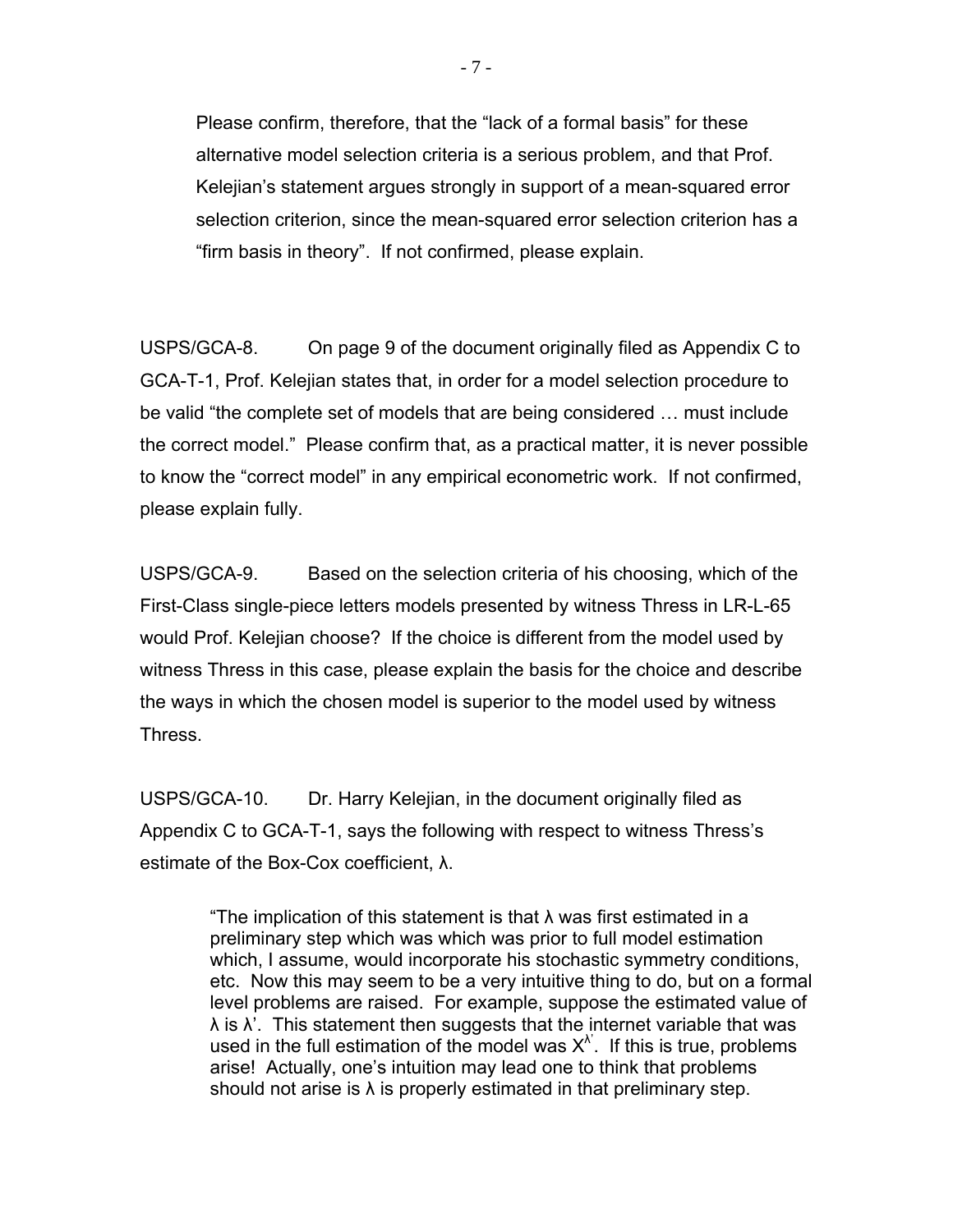Unfortunately this is not the case. That is, even if  $\lambda$  is properly estimated in a preliminary step, the explanatory variable  $X^{\lambda}$  is not an ordinary explanatory variable because it is based on an estimated coefficient and therefore has a random component. This random component should be obvious since Thress himself on page 37 gives t-ratios relating to it! If an explanatory variable has such a random component that randomness can not be ignored in the model's estimation, nor can it be ignored in the inferences that come from that model! Assuming there are no other problems with the model, all of this suggests that the estimation of  $\lambda$ must be done in the final model considered which should incorporate all the other parameter restrictions that are considered. On a somewhat intuitive level, problems arise because the randomness in such a model would not only come from the model's error terms, but also from the explanatory variable,  $X^{\lambda}$ ."

What are the specific problems to which Dr. Kelejian refers here? Will the inclusion of  $X^{\lambda'}$  directly in the model estimated by witness Thress bias the estimated values of the other coefficients in witness Thress's model (e.g., the estimated own-price elasticity)? Please provide citations to econometrics literature in support of the answer.

USPS/GCA-11. At page 9 in the document originally filed as Appendix C to GCA-T-1, Prof. Kelejian indicates an understanding that "Thress indicates that he tested for autocorrelation via the model which is his equation III.12."

a. In his testimony, on page 321, at lines  $1 - 4$ , witness Thress describes the procedure whereby he tests for the presence of autocorrelation as follows:

The exact nature of the autoregressive process is identified by testing the significance of the partial autocorrelation of the residuals at one, two, and four lags. In general, a 95 percent confidence level is used to test for the presence of autocorrelation.

 Is the methodology described by witness Thress in the above quote, testing the significance of the partial autocorrelation of the residuals, an appropriate method of testing for the presence of autocorrelation? If not, why not?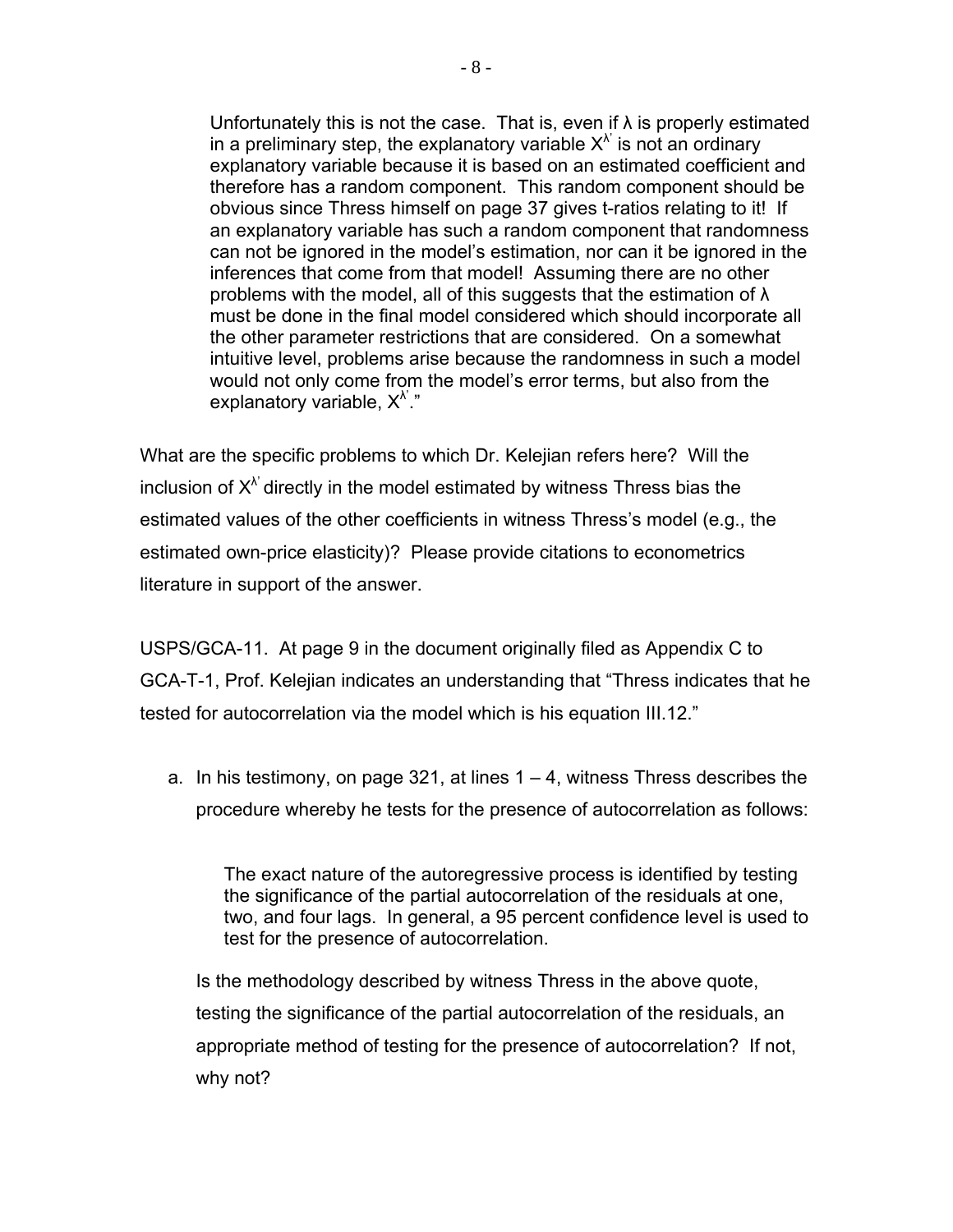b. At page 9 in the document originally filed as Appendix C to GCA-T-1, Prof. Kelejian states that "since the parameter  $\lambda$  in Thress's version of the Box-Cox procedure was estimated **prior** to the full estimation of his model, and given the errors in the way he imposed the stochastic symmetry conditions, it is difficult to deduce just how to make proper inferences in terms of a model such as III.12."

If the Box-Cox coefficient,  $\lambda$ , and the stochastic symmetry condition were introduced as you have suggested they should have been by witness Thress, would there be any objection to the procedure which he used to test for and correct autocorrelation? Is so, please explain.

USPS/GCA-12. Please provide copies of a Statement of Work, or any other documents or correspondence containing instructions or directions defining the nature and scope of the task(s) that Prof. Kelejian was asked to perform in the preparation of the document which became the declaration originally attached to GCA-T-1 as Appendix C.